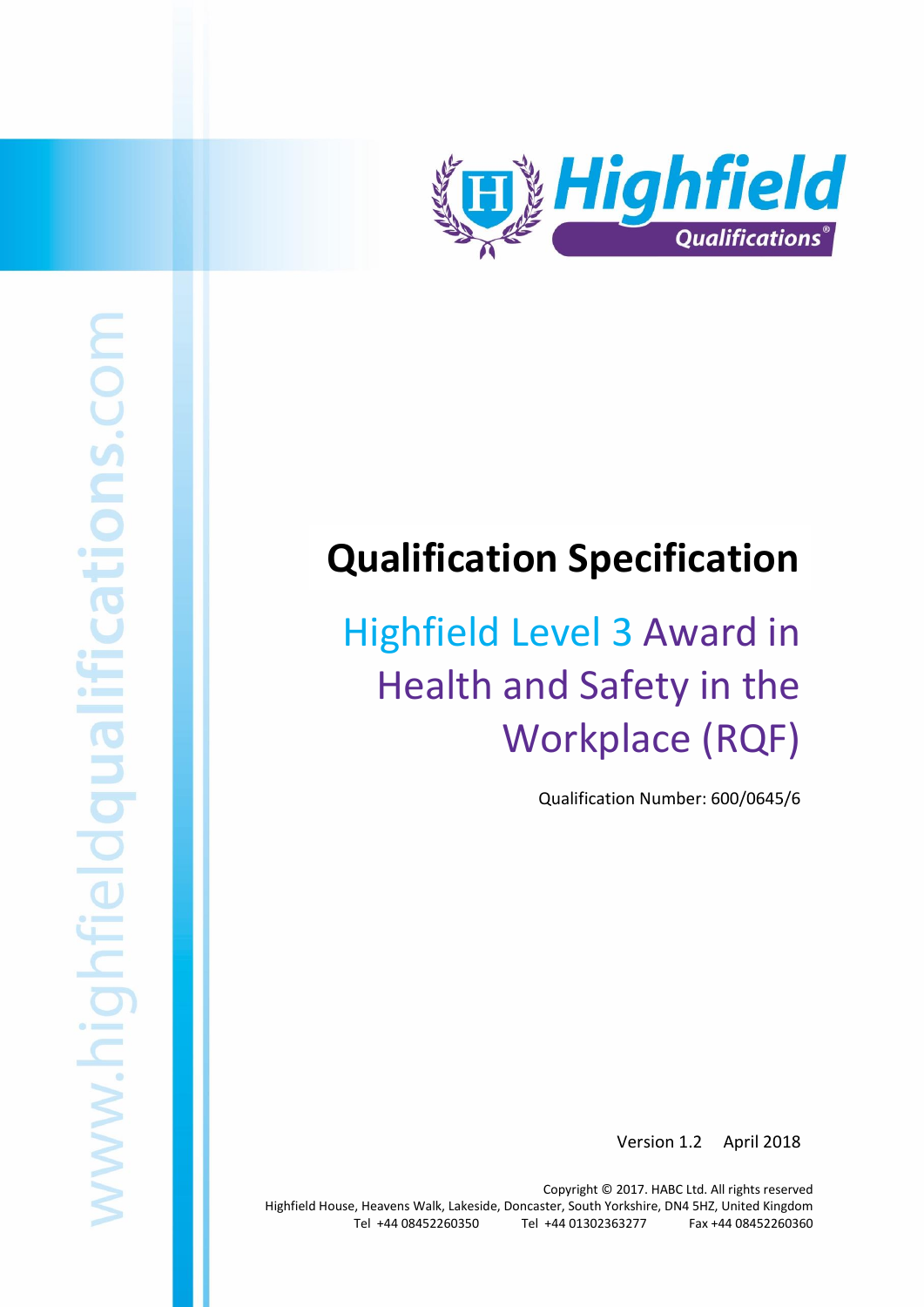

# **Contents**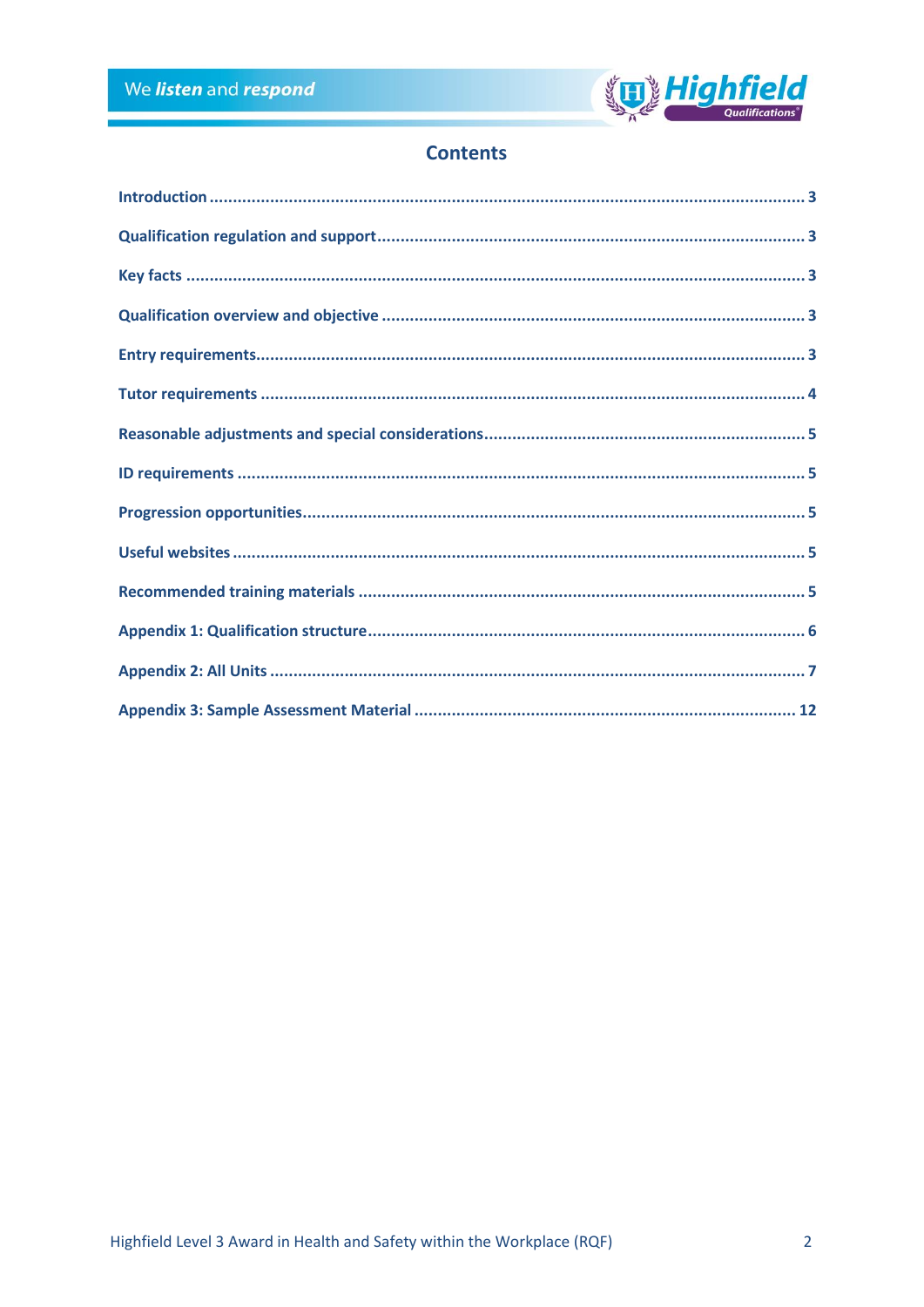

## **Highfield Level 3 Award in Health and Safety in the Workplace (RQF)**

## <span id="page-2-0"></span>**Introduction**

This qualification specification is designed to outline all you need to know to offer this qualification at your centre. If you have any further questions, please contact your account manager

#### <span id="page-2-1"></span>**Qualification regulation and support**

The Highfield Level 3 Award in Health and Safety in the Workplace (RQF) has been developed and is awarded by Highfield Qualifications and sits on the Regulated Qualifications Framework (RQF). The RQF is a qualification framework regulated by Ofqual and CCEA Regulation. The qualification is also regulated by Qualifications Wales.

#### <span id="page-2-2"></span>**Key facts**

| <b>Qualification Number:</b>           | 600/0645/6                                  |
|----------------------------------------|---------------------------------------------|
| <b>Learning Aim Reference:</b>         | 60006456                                    |
| <b>Credit Value:</b>                   | 3                                           |
|                                        |                                             |
| <b>Assessment Method:</b>              | <b>Multiple Choice Question Examination</b> |
| <b>Guided Learning Hours (GLH):</b>    | 21                                          |
| <b>Total Qualification Time (TQT):</b> | 30                                          |

#### <span id="page-2-3"></span>**Qualification overview and objective**

The objective of the qualification is to support a role in the workplace and is intended for learners already working in the capacity of supervisor, manager, team leaders or those who are preparing to start work at this level and gives them the knowledge of health and safety.

The qualification provides learners with an understanding of: the requirements of health, safety and welfare; the benefits of a health and safety management system; the risks and control methods for common workplace hazards; the principles of risk assessment and incident investigation.

#### <span id="page-2-4"></span>**Entry requirements**

To register for this qualification, learners are required to be 16 years of age or above.

#### **Guidance on delivery**

The total qualification time for this qualification is 30 hours and of this 21 hours is recommended as guided learning hours.

TQT is an estimate of the total number of hours it would take an average learner to achieve and demonstrate the necessary level of attainment to be awarded with a qualification, both under direct supervision (forming Guided Learning Hours) and without supervision (all other time). TQT and GLH values are advisory and assigned to a qualification as guidance.

This qualification will usually be delivered in a classroom environment, however, if it is delivered via e-learning or a blended learning approach then GLH would be adjusted accordingly.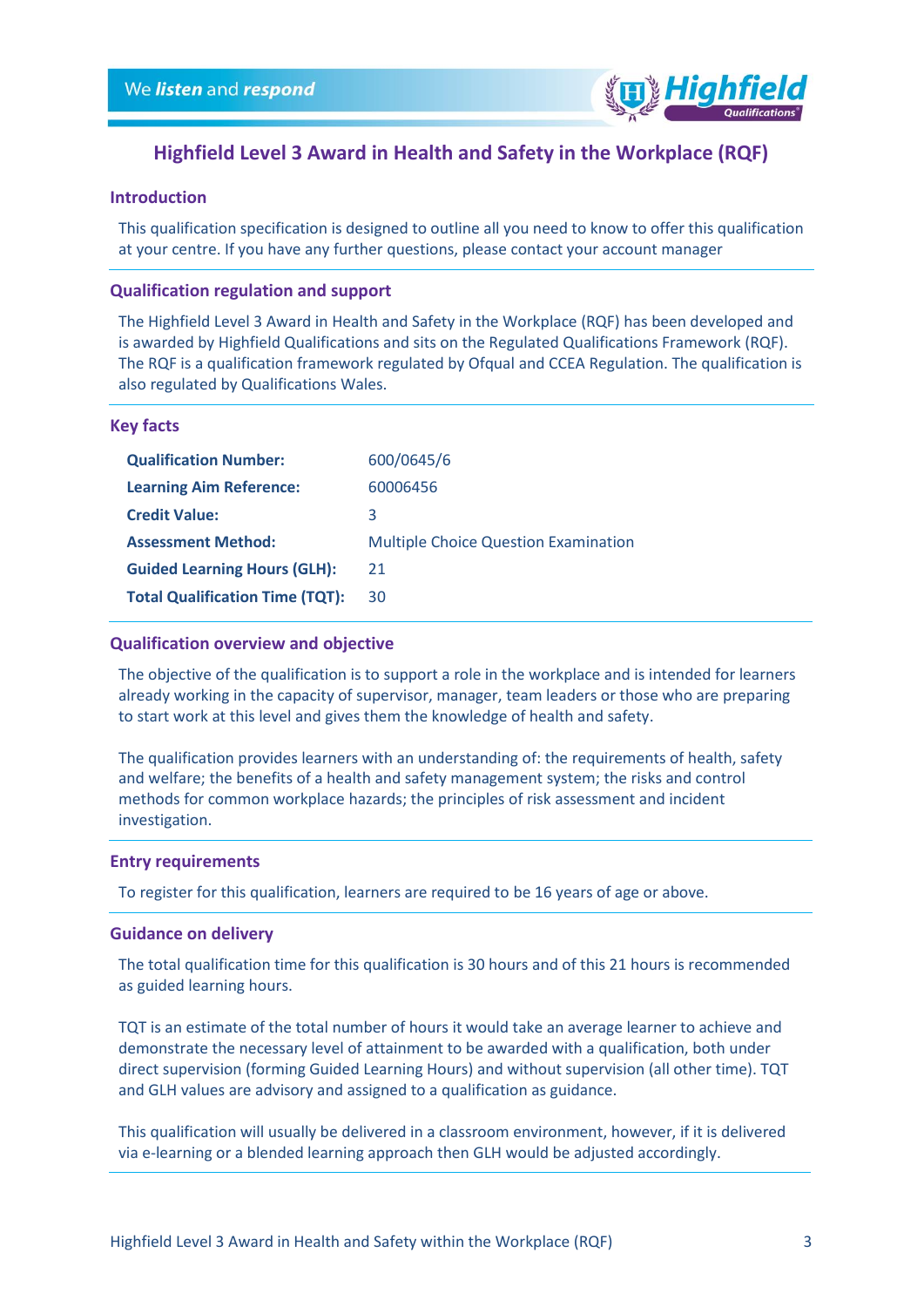

#### **Guidance on assessment**

This qualification is assessed by a multiple-choice question examination.

This method of assessment is an end-of-course exam and must follow the Highfield Qualifications Examination and Invigilation Procedures. The examination for this qualification contains **60 questions** that must be completed within **120 minutes**.

Successful learners must achieve a score of at least **40 out of 60**. Learners will achieve a Merit at **50 out of 60**.

Completed examination papers should be returned to Highfield Qualifications for marking. Results will then be provided to the centre afterwards.

Centres must take all reasonable steps to avoid any part of the assessment of a learner (including any internal quality assurance and invigilation) being undertaken by any person who has a personal interest in the result of the assessment.

#### **Recognition of prior learning (RPL)**

Centres may apply to use recognition of prior learning or prior achievement to reduce the amount of time spent in preparing the learner for assessment.

For further information on how centres can apply to use RPL as described above, please refer to the Recognition of Prior Learning (RPL) policy in the members area of the Highfield Qualifications website. This policy should be read in conjunction with this specification and all other relevant Highfield Qualifications documentation.

#### <span id="page-3-0"></span>**Tutor requirements**

Highfield Qualifications recommend that nominated tutors for this qualification meet the following standards:

- hold a relevant subject area qualification, which could include any of the following:
	- $-$  Highfield Level 4 Award in Health and Safety within the Workplace (RQF) or equivalent;
	- NEBOSH National General Certificate in Occupational Safety and Health or above;
	- HNC/D in a related subject;
- hold a recognised teaching qualification, which could include any of the following:
	- $-$  Highfield Level 3 Award in Delivering Training (RQF)
	- Highfield Level 3 International Award in Delivering Training (IADT)
	- Level 3 Award in Education and Training, or equivalent
	- Certificate in Education or above;
	- Level 3 NVQ in training and/or development or above; or
	- $-$  Proof of at least 30 hours of training in any subject
- maintain appropriate continued professional development for the subject area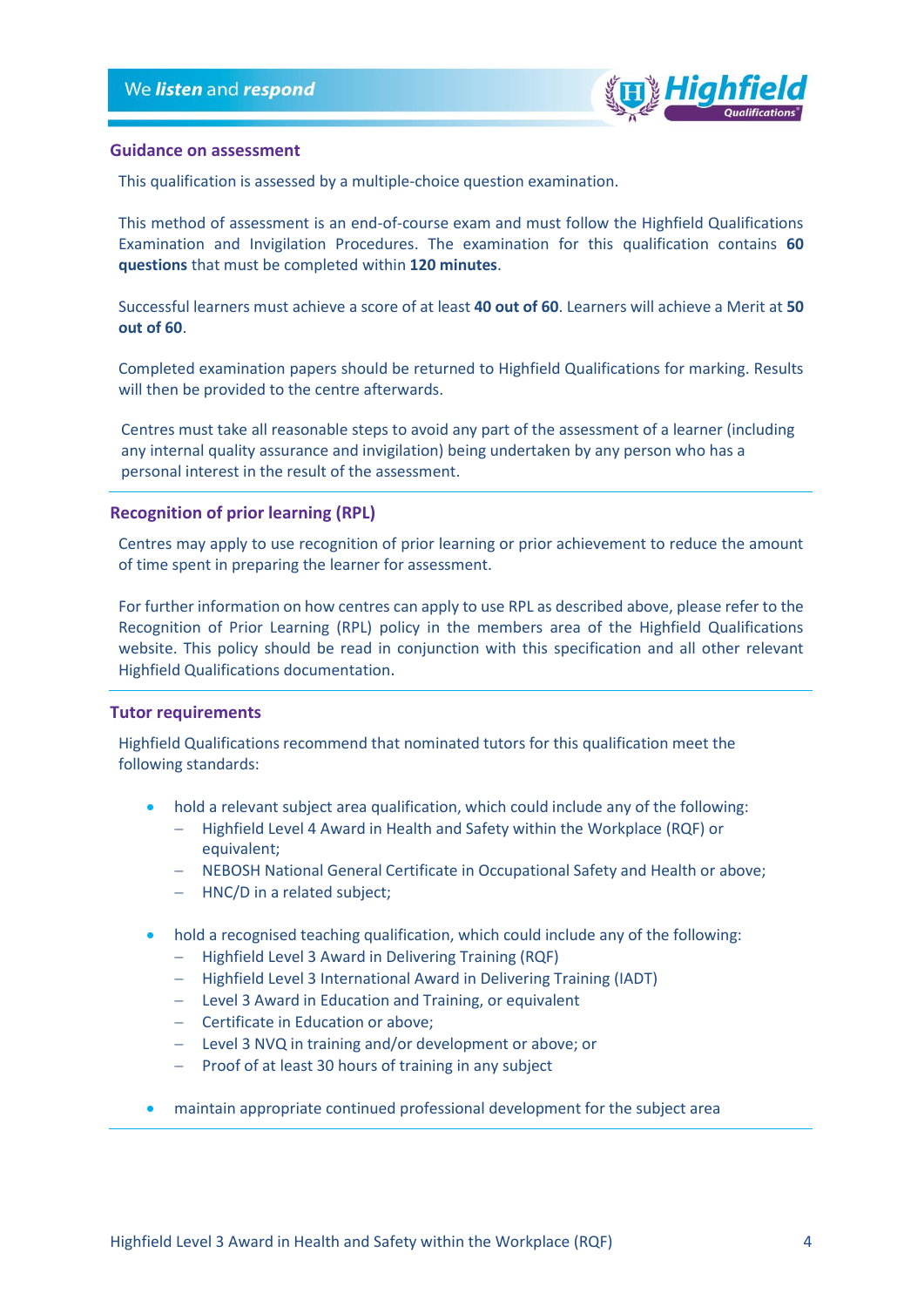

#### <span id="page-4-0"></span>**Reasonable adjustments and special considerations**

Highfield Qualifications has measures in place for learners who require additional support. Please refer to the Highfield Qualifications Reasonable Adjustments Policy for further information and/or guidance.

#### <span id="page-4-1"></span>**ID requirements**

It is the responsibility of the centre to have systems in place to ensure that the person taking an assessment is indeed the person they are claiming to be. All centres are therefore required to ensure that each learner's identification is checked before they undertake the assessment. Highfield Qualifications recommends the following as proof of a learner's identity:

- a valid passport (any nationality)
- a signed UK photocard driving licence
- a valid warrant card issued by HM forces or the police
- another photographic ID card, e.g. employee ID card, student ID card, travel card etc.

If a learner is unable to produce any of the forms of photographic identification listed above, a centre may accept another form of identification containing a signature, for example, a credit card. Identification by a third-party representative, such as a line manager, human resources manager or invigilator, will also be accepted.

### **For more information on learner ID requirements, please refer to the Highfield Qualifications Core Manual.**

#### <span id="page-4-2"></span>**Progression opportunities**

Upon successful completion of this qualification, learners may wish to continue their development by undertaking one of the following qualifications:

- Highfield Level 3 Award in Risk Assessment (RQF)
- Highfield Level 4 Award in Health and Safety in the Workplace (RQF)

#### <span id="page-4-3"></span>**Useful websites**

- [www.highfieldqualifications.com](http://www.highfieldqualifications.com/) (Highfield Qualifications)
- [www.highfield.co.uk](http://www.highfield.co.uk/) (Highfield Products)
- [www.hse.gov.uk](http://www.hse.gov.uk/) (Health and Safety Executive)

#### <span id="page-4-4"></span>**Recommended training materials**

The following resources have been reviewed by Highfield Qualifications and are recommended training materials for users of this qualification.

- A Question of Health & Safety (Level 3), Wordsworth, M. Highfield International
- Health and Safety for supervisors and managers. Fisher, I. Highfield International
- Level 3 Health & Safety E-learning, Highfield International
- Intermediate Health and Safety Training Presentation, Trasler, K. Wordsworth, M. Highfield International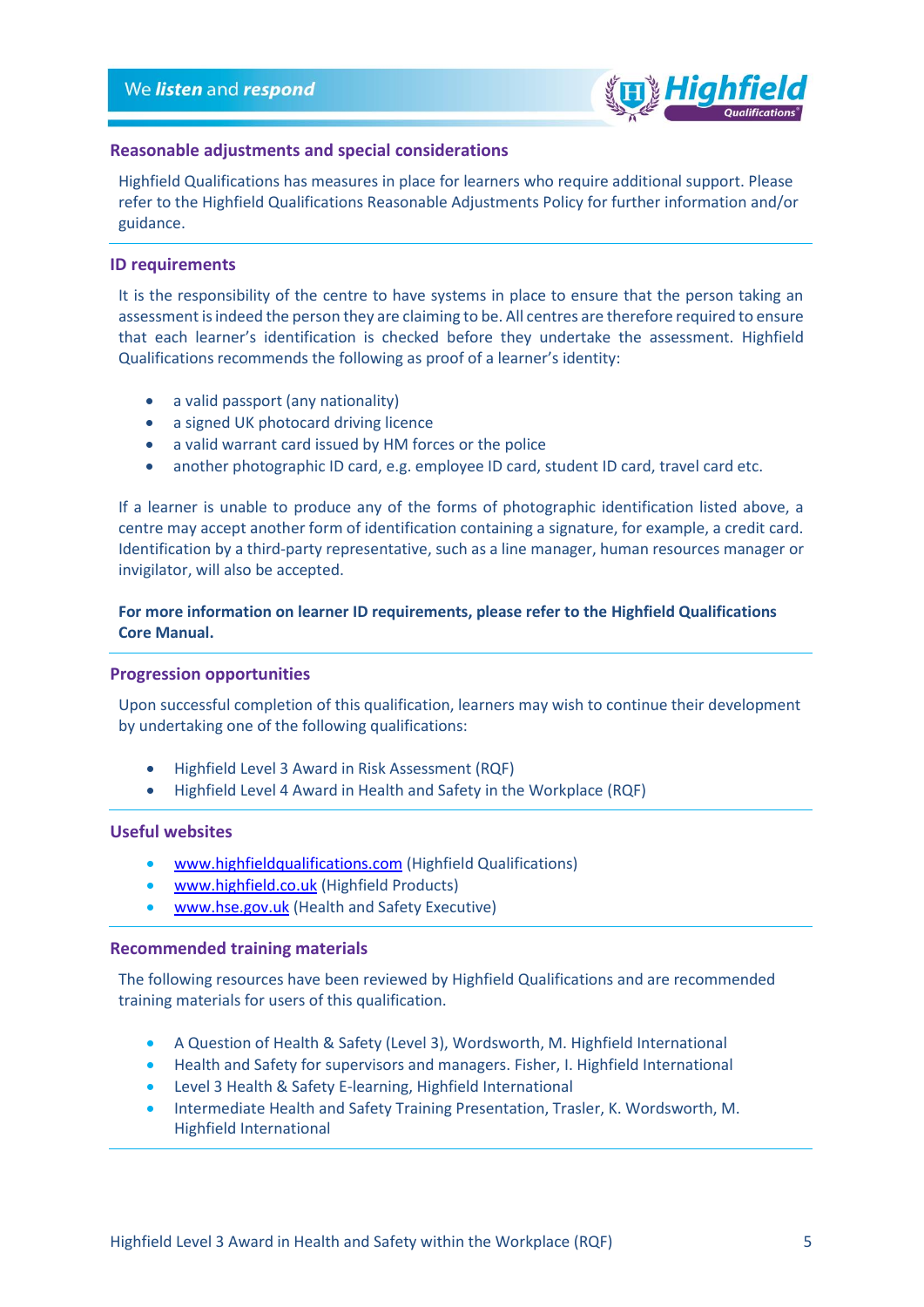

# <span id="page-5-0"></span>**Appendix 1: Qualification structure**

To complete the **Highfield Level 3 Award in Health and Safety in the Workplace (RQF)** learners must complete the following mandatory unit:

| Unit reference   Unit title |                                           | <b>Level</b> | Credit |
|-----------------------------|-------------------------------------------|--------------|--------|
| K/602/1647                  | <b>Health and Safety in the Workplace</b> |              |        |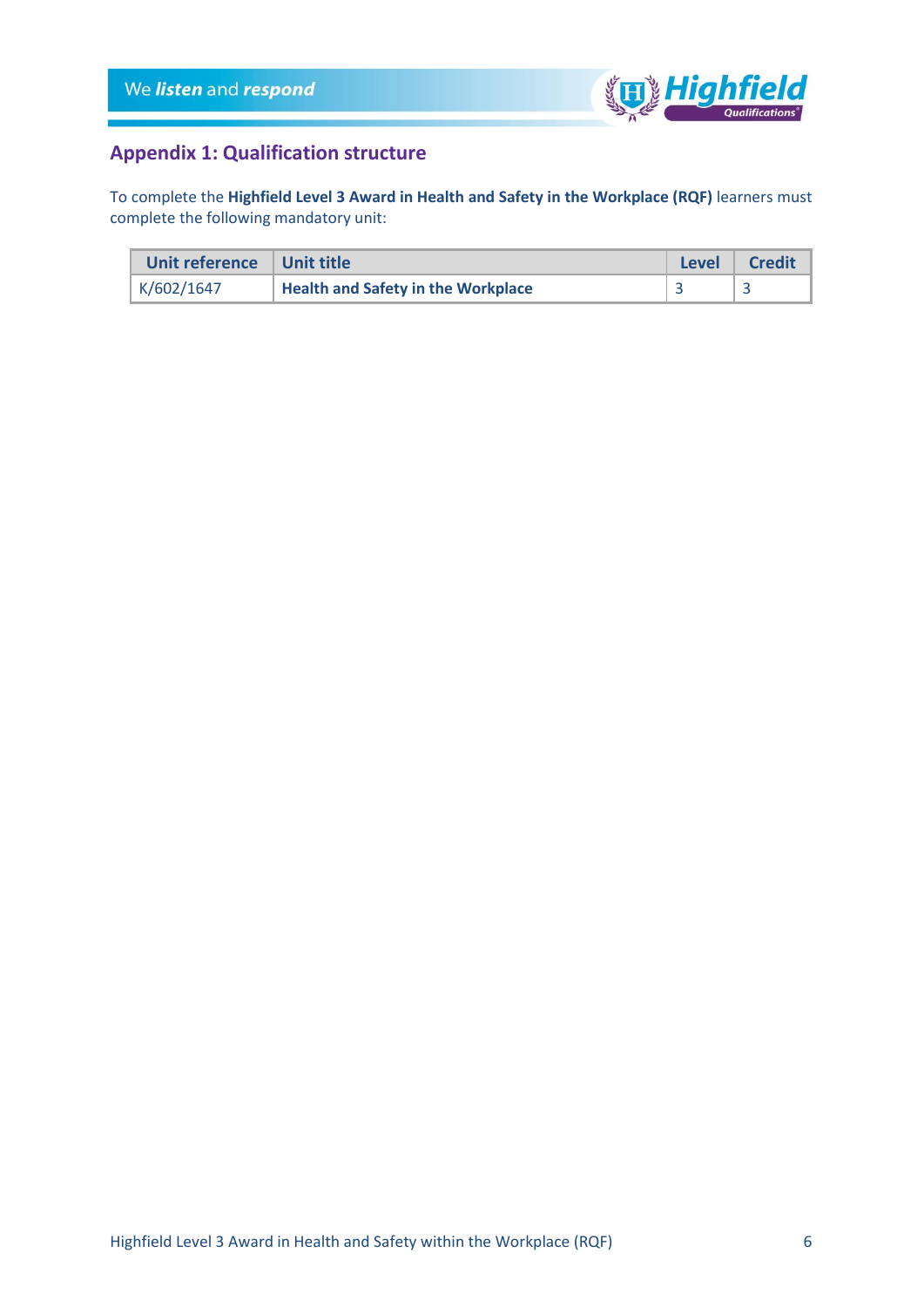

٦

# <span id="page-6-0"></span>**Appendix 2: All Units**

Г

| Unit:                   | Health and Safety within the Workplace |
|-------------------------|----------------------------------------|
| Unit number: K/602/1647 |                                        |
| Credit:                 | 3                                      |
| GLH:                    | 21                                     |
| Level:                  | 3.                                     |

|                         | <b>Learning Outcomes</b>                                                          |                        | <b>Assessment Criteria</b>                                                                                                               |  |
|-------------------------|-----------------------------------------------------------------------------------|------------------------|------------------------------------------------------------------------------------------------------------------------------------------|--|
| <b>The learner will</b> |                                                                                   | <b>The learner can</b> |                                                                                                                                          |  |
| 1.                      | Understand the requirements for<br>health, safety and welfare in the<br>workplace | 1.1<br>1.2             | Outline the main legal framework and laws relating to<br>health and safety at work<br>Outline the welfare provisions that should be made |  |
|                         |                                                                                   |                        | by the employer                                                                                                                          |  |
|                         |                                                                                   | 1.3                    | Describe the sources and nature of information that<br>demonstrate compliance and best practice with<br>health and safety requirements   |  |
|                         |                                                                                   | 1.4                    | Outline ways that health and safety information can<br>be communicated                                                                   |  |
|                         |                                                                                   | 1.5                    | Define the terms 'incident', 'accident' and<br>'occupational ill health'                                                                 |  |
|                         |                                                                                   | 1.6                    | Describe the main causes of injuries and ill health at<br>work                                                                           |  |
| 2.                      | Understand the benefits of using a<br>safety management system                    | 2.1                    | Outline the costs associated with accidents and ill<br>health                                                                            |  |
|                         |                                                                                   | 2.2                    | Summarise the typical elements of a safety<br>management system                                                                          |  |
|                         |                                                                                   | 2.3                    | Outline the benefits of using a safety management<br>system                                                                              |  |
| 3.                      | Understand the principles of risk<br>assessment                                   | 3.1                    | Outline the benefits of assessing and controlling risks<br>at work                                                                       |  |
|                         |                                                                                   | 3.2                    | Describe the different types of risk assessment that<br>can be used                                                                      |  |
|                         |                                                                                   | 3.3                    | State where specific risk assessments may be<br>required                                                                                 |  |
|                         |                                                                                   | 3.4                    | State the steps to be taken to complete a simple risk<br>assessment                                                                      |  |
| 4.                      | Understand the risks and control<br>methods for common workplace<br>hazards       | 4.1                    | Explain how the risks from different hazards may be<br>affected by occupational, environmental, human and<br>organisational factors      |  |
|                         |                                                                                   | 4.2                    | Explain how injuries, ill health and other damage may<br>result following exposure to common workplace                                   |  |
|                         |                                                                                   | 4.3                    | hazards<br>Identify suitable risk control measures using the<br>principles of the hierarchy of control                                   |  |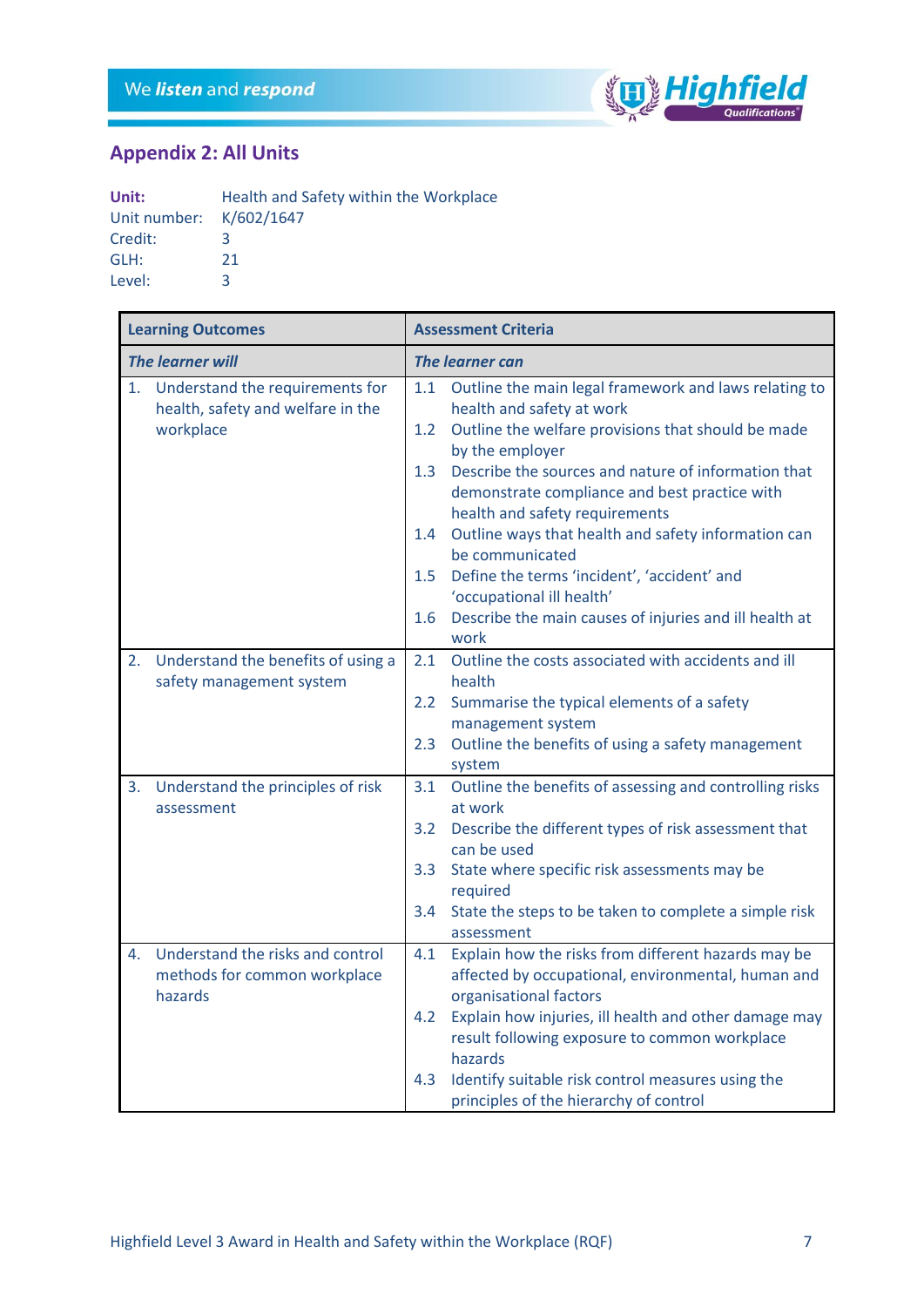

| <b>Learning Outcomes</b> |                                                                    | <b>Assessment Criteria</b> |                                                                                                      |
|--------------------------|--------------------------------------------------------------------|----------------------------|------------------------------------------------------------------------------------------------------|
| <b>The learner will</b>  |                                                                    | The learner can            |                                                                                                      |
| 5.                       | Understand how to manage the<br>effects of accidents and incidents |                            | 5.1 Describe the actions that need to be taken following<br>an accident or incident in the workplace |
|                          |                                                                    | 5.2                        | Describe how simple accident investigation<br>techniques can reveal immediate and root causes        |

#### **Additional assessment guidance**

#### **LO1: Understand the requirements for health, safety and welfare in the workplace**

- The main legal framework and laws relating to health and safety at work
	- o Common and civil law
	- o Criminal law
	- o Acts of Parliament
	- o Regulations
	- o European law
	- o The Health and Safety at Work etc. Act 1974
	- o The term 'so far as is reasonably practicable'
	- o Enforcement, notices and penalties

#### The welfare provisions that should be made by the employer

- o Workplace (Health, Safety and Welfare) Regulations 1992
- o Duties of employees and employers
- o Provide a healthy and safe place to work
	- Ventilation
	- **■** Temperature
	- Lighting
	- Noise
	- Room space
- o Provide safe plant and equipment
- o Safe systems of work
- o Safe handling, storage and transport of articles and substances
- o Information, instruction, training and supervision
- o Safe access and egress and traffic routes
- o Adequate welfare facilities, such as number of toilets and providing drinking water
- o First aid
- The sources and nature of information
	- o HSE website
	- o HSE Approved codes of practice (ACOPs)
	- o HSE statistics
	- o Internal documentation including Accident/Incident records
- Ways that health and safety information can be communicated
	- o Safety signs types, shapes and colours
	- o Toolbox talks
	- o Team meetings or briefings
	- o Representatives of employee safety
	- o Safety representatives/committees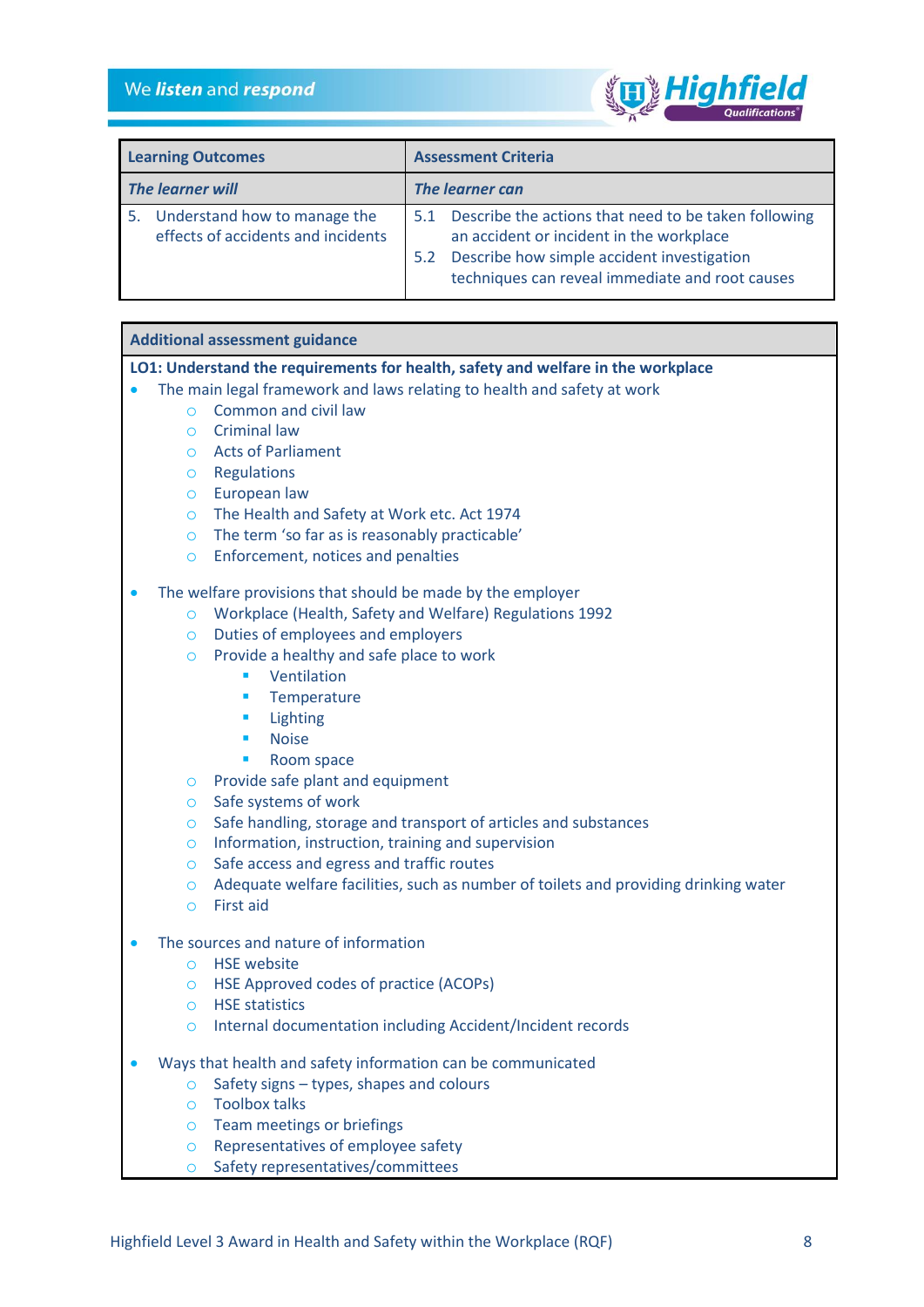

- o Trade unions
- o Company newsletters
- o Emails
- o Posters and notices
- o Verbal communication
- o Safe systems of work
- o Risk assessments
- o Safety tours
- o Induction
- o Training
- Define the terms
	- o Incident and near miss
	- o accident
	- o occupational ill health
- The main causes of injuries and ill health at work (availability of HSE statistics)
	- o Slips, trips and falls
	- o Manual handling
	- o Falls from height
	- o Workplace vehicles
	- o Stress

#### **LO2: Understand the benefits of using a safety management system**

- The costs associated with accidents and ill health
	- o Costs of poor health and safety standards
	- o Moral, financial and legal aspects
- The typical elements of a safety management system
	- o The Management of Health and Safety at Work Regulations 1999
	- o HSG65: Plan, Do, Check, Act
	- o Health and safety policies
	- o Emergency arrangements
	- o Training and competence in the workplace
	- o Competent persons
	- o Proactive/reactive measuring and monitoring
- The benefits of using a safety management system
	- o Benefits of good health and safety standards
	- o Legal compliance
	- o Reducing risks and controlling hazards
	- o Promoting a positive health and safety culture

#### **LO3: Understand the principles of risk assessment**

- The benefits of assessing and controlling risks at work
	- o Identifies hazards and creates awareness
	- o Puts in place control measures to protect employees
	- o Prioritises highest risks for action first
	- o Provides information, instruction and training for employees
	- o Proactive and reactive strategies
- Health and safety inspections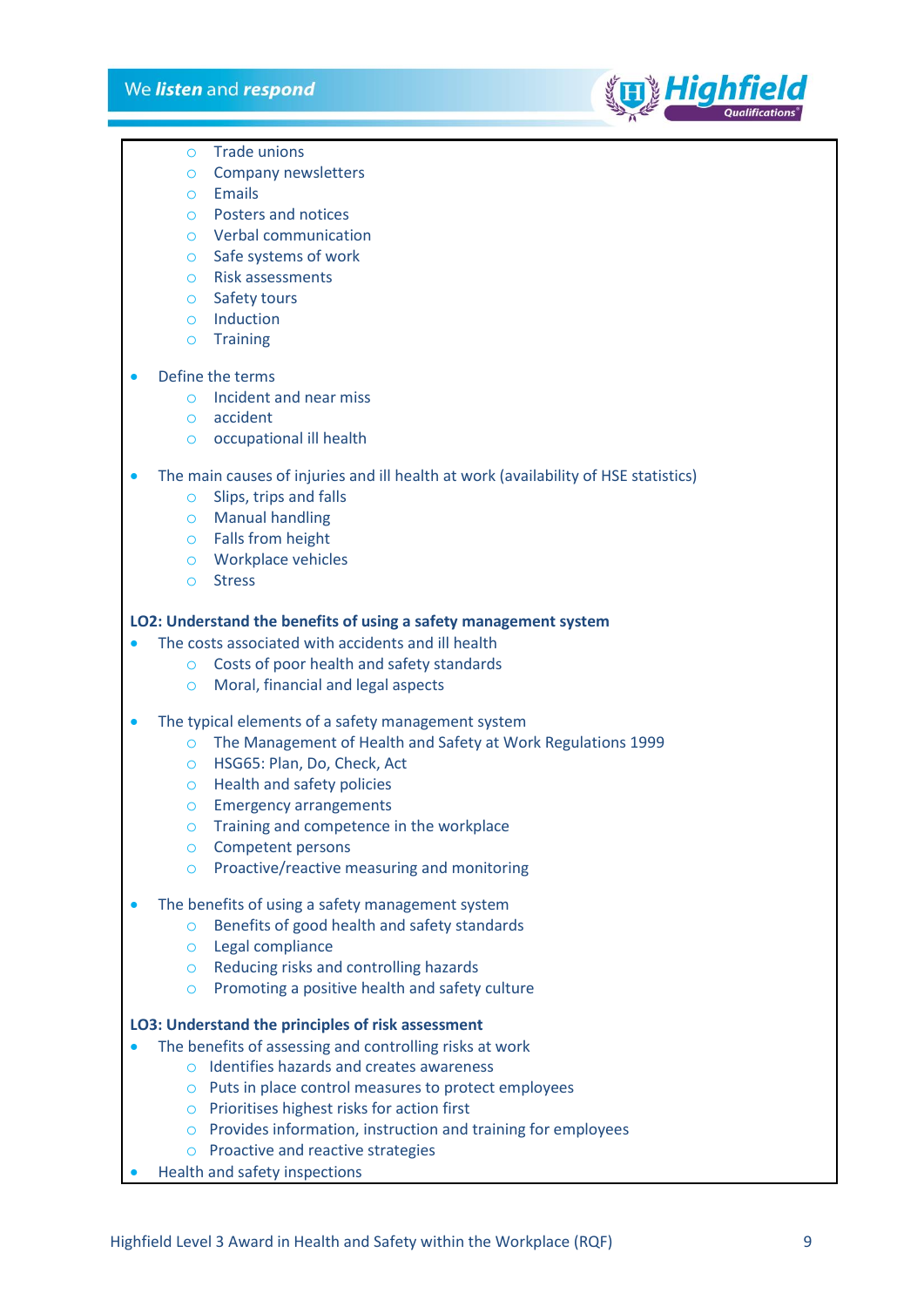## We listen and respond



- Health and safety audits
- Health surveillance
- Reviewing accident/incident records
- The different types of risk assessment that can be used
	- o Qualitative risk assessment
	- o Quantitative risk assessment
	- o Dynamic
- Where specific risk assessments may be required
	- o Young persons
	- o Lone workers
	- o New of expectant workers
	- o General risk assessment
	- o Control of Substances Hazardous to Health (COSHH)
	- o Manual handling
	- o Fire
	- o Display Screen Equipment (DSE)
- The steps to be taken to complete a simple risk assessment
	- o The 5-step process for risk assessment
	- o Employee consultation
	- o Risk evaluation methods

### **LO4: Understand the risks and control methods for common workplace hazards**

- How the risks from different hazards may be affected by occupational, environmental, human and organisational factors
	- o Examples of hazards for:
		- Human factors
		- **Environmental factors**
		- Occupational factors
		- **•** Organisational factors
	- o Control measures for each factor
- How injuries, ill health and other damage may result following exposure to common workplace hazards
	- o How the hazards can realise their potential in the workplace
	- o Identifying what harm can occur from workplace hazards:
- Manual handling
- Slips, trips and falls
- Working at height
- Noise
- **Machinery**
- Vehicles
- Fire
- **Electricity**
- Hazardous substances (including Asbestos)
- **Stress**
- Workplace violence
- The workplace (temperature, design, housekeeping, lighting, ventilation, doors and windows)
- Workstation and task design
- Suitable risk control measures using the principles of the hierarchy of control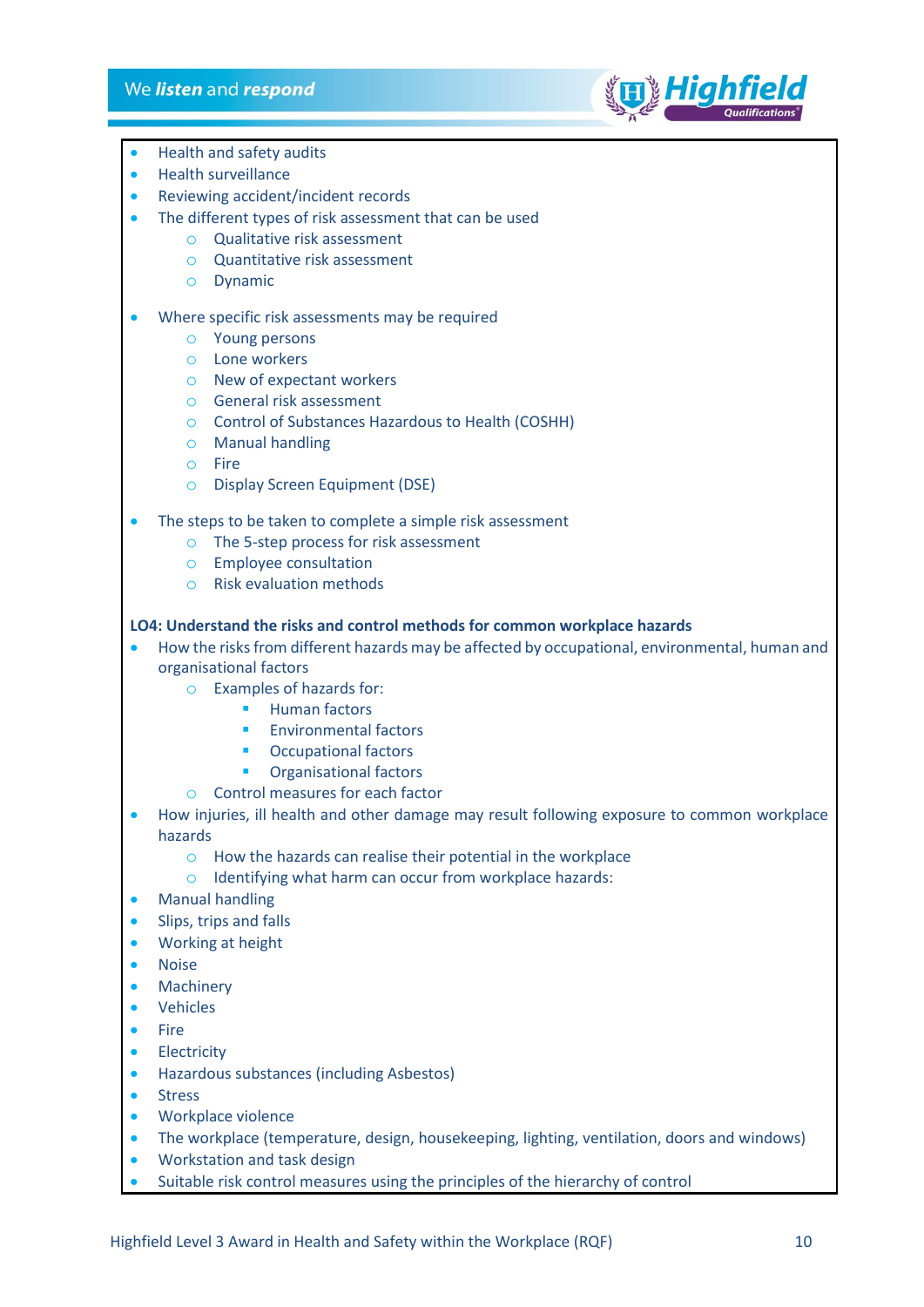# We *listen* and *respond*



|           |                    | eliminate the task if practicable<br>п                                               |
|-----------|--------------------|--------------------------------------------------------------------------------------|
|           |                    | substituting harmful substances<br>п                                                 |
|           |                    | engineering controls<br>п                                                            |
|           |                    | administration controls<br>$\blacksquare$                                            |
|           |                    | safe systems of work                                                                 |
|           |                    | safety signs                                                                         |
|           |                    | $-$ Isolation                                                                        |
|           |                    | - reduce time exposure                                                               |
|           |                    | $-$ supervision                                                                      |
|           |                    | $-$ training                                                                         |
|           |                    | Personal Protective Equipment (PPE)                                                  |
|           | $\circ$            | Examples of risk controls for common workplace hazards:                              |
|           |                    | Design and layout<br>п                                                               |
|           |                    | Good housekeeping<br>п                                                               |
|           |                    | Machine guards<br>п                                                                  |
|           |                    | <b>Barriers and enclosures</b><br>п                                                  |
|           |                    | Fire prevention, detection and extinguishing<br>٠                                    |
|           |                    | <b>Electrical safety devices</b><br>٠                                                |
|           |                    | Personal Protective Equipment (PPE)<br>П                                             |
|           | $\circ$            | Maintenance of workplace and equipment                                               |
|           |                    | <b>PUWER</b><br>п<br>ш                                                               |
|           |                    | <b>LOLER</b><br>Provide safe plant and equipment                                     |
|           | $\circ$<br>$\circ$ | Safe systems of work                                                                 |
|           | $\circ$            | Safe handling, storage and transport of articles and substances                      |
|           | $\circ$            | Information, instruction, training and supervision                                   |
|           | $\circ$            | Safe access and egress and traffic routes                                            |
|           |                    |                                                                                      |
|           |                    | LO5: Understand how to manage the effects of accidents and incidents                 |
| $\bullet$ |                    | The actions that need to be taken following an accident or incident in the workplace |
|           | O                  | Reporting of accidents/incidents, including near misses                              |
|           | $\circ$            | Recording in the accident book/log                                                   |
|           | O                  | Legal requirement to investigate an accident                                         |
|           | $\circ$            | <b>RIDDOR requirements</b>                                                           |
|           | $\circ$            | Information required to conduct accident investigation                               |
|           |                    | <b>Type</b>                                                                          |
|           |                    | Severity<br>п                                                                        |
|           |                    | Frequency<br>ш                                                                       |
|           |                    | Details of who and what involved<br>ш                                                |
|           | $\Omega$           | <b>Take remedial action</b>                                                          |
| $\bullet$ |                    | How simple accident investigation techniques can reveal immediate and root causes    |
|           | $\circ$            | <b>Accident triangle</b>                                                             |
|           | $\circ$            | Sequence of events/conditions                                                        |
|           | $\circ$            | Establish what happened and why                                                      |
|           | $\circ$            | Team approach or conducted by impartial/unbiased personnel                           |
|           |                    |                                                                                      |
|           |                    |                                                                                      |
|           |                    |                                                                                      |
|           |                    |                                                                                      |
|           |                    |                                                                                      |
|           |                    |                                                                                      |

o The process of determining suitable risk control measures: